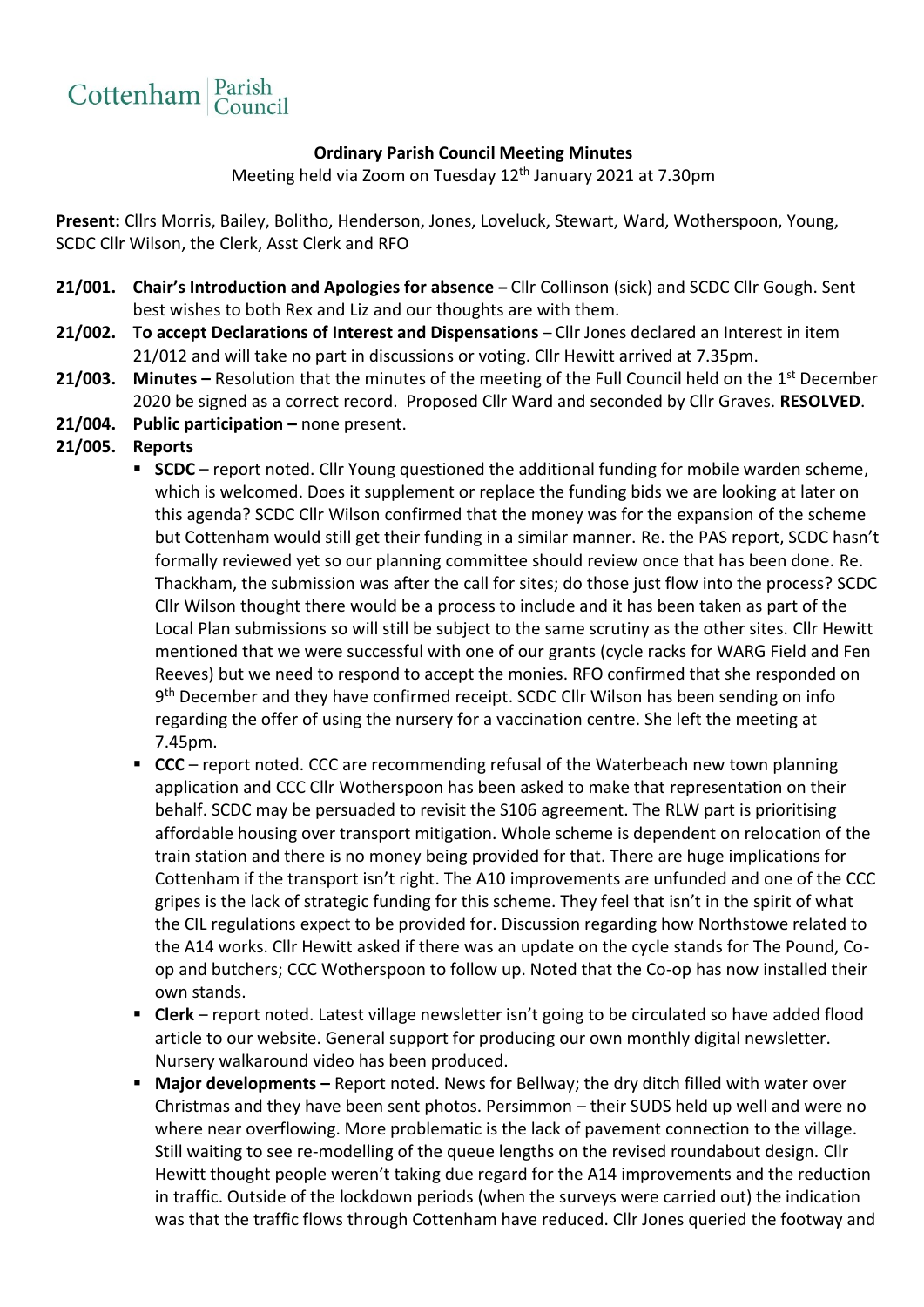idea of a temporary footpath; CCC Cllr Wotherspoon said that the level of traffic didn't merit that form of intervention. Cllr Hewitt said that if CCC were objecting to the traffic flows on Lambs Lane when we wanted to shut the road why isn't it the same for Oakington Road. Cllr Wotherspoon said don't expect consistency from County! CCC Cllr Wotherspoon will try alternative tack and will pester them again about it. Persimmon have provided an advance payment for one of the S106 payments which will come through shortly. Redrow – have started work on site and similar issues to Persimmon re. roundabout etc. They are due to pay us the early years contribution and that should be sorted in the next couple of weeks. This Land – have provided an alternative design with fewer houses, pulls houses back from the pavilion end of the land and removes the second row of houses from behind those on Rampton Road. Certainly much closer to meeting our objections. No indication re. the design of the houses. Have been asked to meet with Kier to discuss further. Exploratory meeting with Claremont re. a proposed site for approx. 300 houses (according to Local Plan submission) off Broad Lane. Exploratory meeting tomorrow morning.

- **Village Hall & Nursery –** Report noted. Nursery is largely complete. Has been offered for a vaccination centre if needed. Process for appointing an operator has been delayed because we can't meet face to face. The reason for producing a video walk through is to give the potential operators a better idea of what it's like. The Heads of Terms documents have been moved forward and presented to the operators (contract to go on next FLAC agenda). Will move forward as quickly as possible. Cllr Jones queried who was responsible for the appointment. Part is delegated to the County, Clerk, Asst Clerk and Chair. The interview questions will go via the selection panel who will make the operator recommendation. The recommendation will have to go to Council for a final decision. Will then go into negotiation with the lead operator. Cost wise no significant changes. Looking at the penultimate financial report. Query as to what was happening to the large mound of earth and whether it would affect the nursery opening. Cllr Morris to check whether the permit had been applied for by W&B to move the earth. Not spending money as quickly as planned but equally well the S106 receipts have slowed down. One reason to defer the precept setting is to review more thoroughly where our finances are. Still waiting approval from the Ministry for extra borrowing. Plan at the moment is for FLAC to be advised later this month before recommending some approach to the budget/precept setting. Cllr Hewitt queried the extra access road, grasscrete works and extension of time costs. Thought that the only extension of time costs was going to be the hire of portacabins. Extension of time costs now £31k. The increase of costs for the access road was to upgrade the existing access road; the grasscrete is over and above the original contract and forced on us by Building Control and has been mentioned previously. Now getting final figures through. Need to look at the overall contract price compared to the budgeted price. Getting to the end of the contract. Operation of the site will be delayed by Covid but we can't predict what we'll be allowed to do and when. Need to start thinking about what new services we may be able to operate from the site. Cllr Ward asked when the pre-launch working party was going to meet? Should meet in the next couple of weeks to start threshing out a plan. Cllr Ward to propose dates.
- **Flooding** Cllr Graves reported on the rains of 23/24<sup>th</sup> December. The pleasing thing was that the jetting of the drains helped with the run-off of surface water on the roads. Had issues with pumps failing but then received additional pumps from Environment Agency. East side of the village very close to being cut off. All other groups in the Fens were in the same situation and only managed to hold the water to start with. Cllr Young left the meeting at 8.50pm. The situation highlighted the faster run off coming from the top of our district. The Lode overtopped on Boxing Day afternoon though they had levels under control by then. Need to ensure proper SUDS systems are installed at new developments. Query whether there is a replacement and renewal plan for pumps? Queenholme engine has been refurbished. Should be able to comfortably deal with the water unless things overtop. Pump capacity wise we have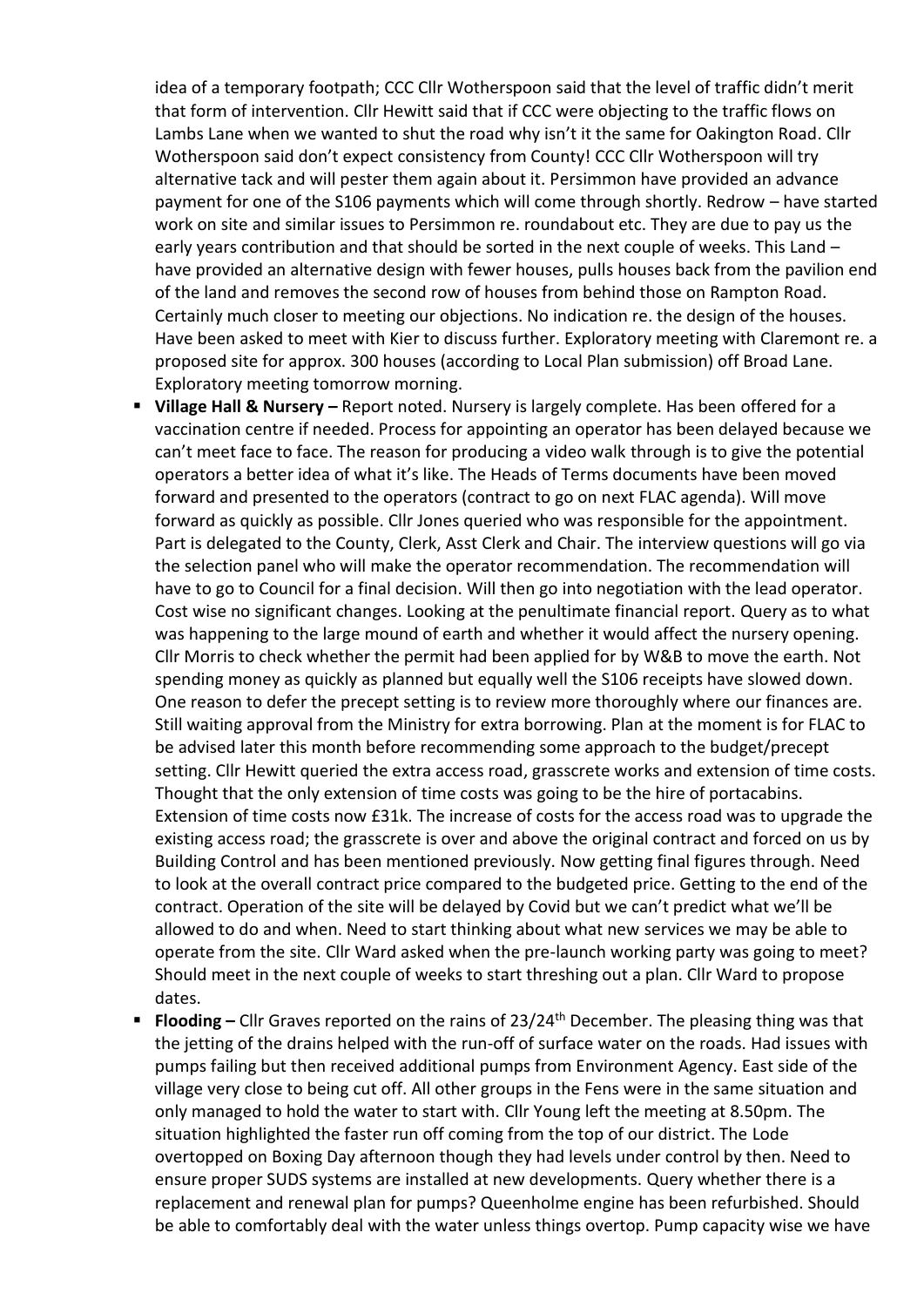nearly double what we should be able to cope with. Chear Fen more tricky due to old backup pump. Don't fully know what will do. Can hire or get EA pumps at short notice. Discussion regarding combined sewers. Chris has some volunteers who have stepped forward to be part of a flood community group and is working on a list of responsibilities etc which she'll circulate to Cllrs Graves and Morris. One role they could do is look for breaches of the Lode. Cllr Hewitt noted issue with water going via Cottenham Park into the ditch and flooding the Balancing Pond. Cllrs Graves and Hewitt to hold a distanced meeting on site to run through the issues. Noted that the IDB had to rely on a very small group of 'volunteers' to work around the clock due to lack of staff. Cllr Graves and his team were thanked for the work that they did.

- **21/006. Legal action**  consider permission to take legal advice on the actions and sanctions CPC can take against any relevant party, specifically including our District Council, to ensure they apply their legal powers diligently and promptly in the interests of all Cottenham residents – Cllr Morris ran through the background; would expect SCDC to act and enforce but they don't. Cllr Stewart left the meeting at 9pm (sick). Should we take legal advice to see if there is anything we could do in future, should we wish? Situation has been getting worse and is escalating. Discussion regarding the best way forward. Suggestion to explore the situation further using our District Cllrs in the first instance. Defer for 3 months but ensure that we keep DC's on the case and get an update from them. Clerk has been made aware by a resident of an unanswered FOI request regarding potential 16 illegal pitches. Would be useful to know the process and what impediments there are stopping SCDC taking the situation forward. Resolution for Cllr Morris to prepare a short paper of the issues, leading to some questions to put to our DCs and see what answers they come back with. Clerk to assist with research. Proposed by Cllr Morris and seconded by Cllr Ward. **RESOLVED**.
- **21/007. Social media policy -** consider wording for a social media policy, possibly to be incorporated into the existing Communications Policy – Noted that there is a new Code of Conduct which overlaps with the policy quite heavily. Change title to 'guidance'. Proposed by Cllr McCarthy x and seconded by Cllr Hewitt. **RESOLVED**.
- **21/008. Smithy Fen sewerage -** consider proposal on behalf of Anglian Water for in principle siting of an underground pumping station at the Landing Stage - Clerk outlined. Cllr Graves through that the EA wouldn't allow digging that close to the bank. Noted that AW is offering this service to the traveller site for free but at a cost to other residents in the vicinity. We would expect fair treatment for all residents in the area. Resolution that we approve subject to similar facilities being offered to all residents nearby. Proposed Cllr Morris and seconded by Cllr Ward. **RESOLVED**.
- **21/009.** Fens Biosphere consultation consider response to consultation (by 31<sup>st</sup> Jan) Cllrs Loveluck and Ward attending event tomorrow. Resolution to delegate consultation response to Cllrs Loveluck and Ward. Proposed Cllr Morris and seconded by Cllr Hewitt. **RESOLVED**.
- **21/010. LHI -** consider LHI report and costs of £5k **–** Asst Clerk ran through the background. Noted that still waiting for posts to be installed for the previous proposal. Resolution to spend up to £5k on an LHI project on Oakington Road. Proposed Cllr Ward and seconded by Cllr McCarthy. **RESOLVED**.
- **21/011. Highways Committee Terms of Reference –** Resolution to adopt amendments to the Highways Committee's Terms of Reference. Proposed Cllr Hewitt and seconded by Cllr Ward. **RESOLVED**.
- **21/012. Grant applications –** Resolution to approve grant applications for 2021/22. Proposed Cllr Morris and seconded by Cllr Hewitt. **RESOLVED**.

## **21/013. Finance**

| <b>Income</b>                | <b>Description</b>                          | <b>Net</b> | Gross      |  |
|------------------------------|---------------------------------------------|------------|------------|--|
| Cambridge Kids Club          | <b>Invoice Payment</b>                      | £873.92    | £1,048.70  |  |
| <b>SSE Southern Electric</b> | Refund for over estimation of usage - green | £284.19    | £298.40    |  |
| Ladybirds                    | Recouped service costs                      | £538.45    | £538.45    |  |
| <b>HMRC</b>                  | VAT payment                                 | £89,612.56 | £89,612.56 |  |
| Strive Bootcamp              | October/November invoice payment            | £130.00    | £156.00    |  |
| <b>SSE Southern Electric</b> | Wayleave payment for Brenda Gautrey Way     | £196.70    | £196.70    |  |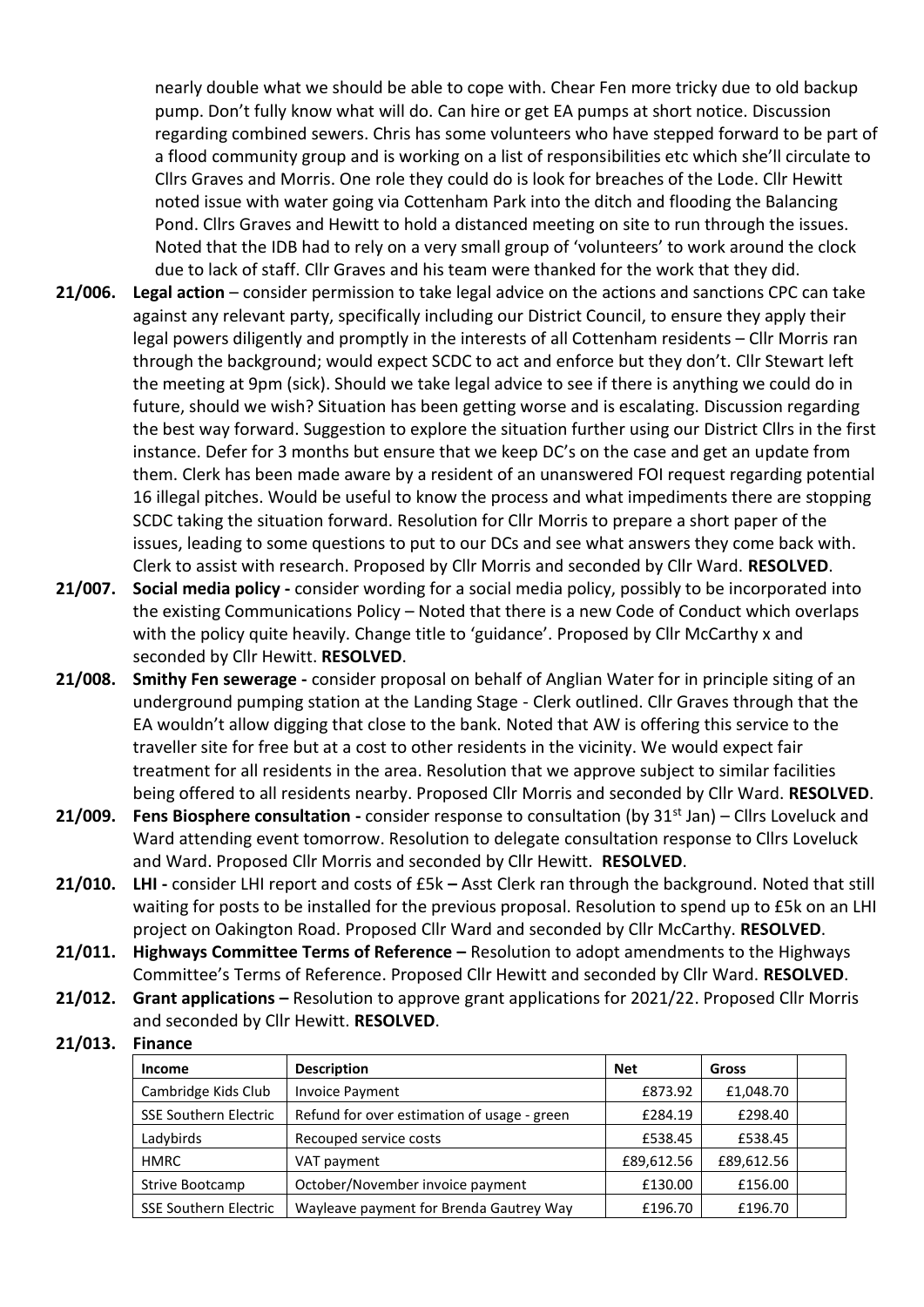| Ladybirds                  | Quarterly rent payment                             | £1,655.00   | £1,655.00   |                |
|----------------------------|----------------------------------------------------|-------------|-------------|----------------|
| <b>Strive Bootcamp</b>     | December invoice payment                           | £80.00      | £96.00      |                |
|                            |                                                    | £93,370.82  | £93,601.81  |                |
|                            |                                                    |             |             |                |
| <b>Expenses over £500</b>  | <b>Description</b>                                 | <b>Net</b>  | Gross       | code           |
| <b>Salaries</b>            | Salary costs for January 2021                      | £4,514.80   | £4,514.80   |                |
| <b>HMRC</b>                | Tax and NI for December 20 (month 9)               | £789.68     | £789.68     |                |
| Calor Gas                  | Gas delivery to the pavilion (DD)                  | £797.29     | £837.15     | 1895           |
| Wilby and Burnett          | Architectural services                             | £16,200.00  | £19,440.00  | 1898           |
| <b>SEH French</b>          | Construction of VH & Nursery (cert no 11)          | £418,609.63 | £502,331.56 | 1899           |
| Elveden Estate &           |                                                    |             |             |                |
| Farms                      | Christmas tree for the village green               | £1,440.00   | £1,728.00   | 1902           |
| South Cambs District       |                                                    |             |             |                |
| Council                    | Waste collection (April 20 to March 21)            | £2,076.75   | £2,076.75   | 1903           |
| AJ King                    | Monthly ground maintenance                         | £3,166.67   | £3,800.00   | 1904           |
| Robin Hood Energy          | Invoice from 01/10/20 to 12/12/20 (DD)             | £603.15     | £723.78     | 1914           |
| Wave                       | Sewerage charge for Recreation ground              | £588.14     | £588.14     | 1916           |
|                            |                                                    | £448,786.11 | £536,829.86 |                |
|                            |                                                    |             |             |                |
| <b>Expenses under £500</b> | <b>Description</b>                                 | <b>Net</b>  | Gross       | code           |
| Legal and General          | Pension Jan 21                                     | £299.33     | £299.33     | $\blacksquare$ |
| <b>Charter Global</b>      | Monthly contract cost (DD)                         | £172.00     | £206.40     |                |
| Xero                       | Accountancy package cost (DD) - Dec 20             | £24.00      | £28.80      | 1892           |
| Amazon Tree Surgery        | Crown lifting trees on green                       | £450.00     | £450.00     | 1893           |
| Backstop Ltd               | Accountancy support December 20                    | £50.00      | £60.00      | 1894           |
|                            | Erecting Christmas lights, providing hooks &       |             |             |                |
| <b>JEE Electrical</b>      | ties                                               | £210.00     | £210.00     | 1896           |
| <b>RFO</b>                 | Expenses re sim card for pavilion - Dec 20         | £9.08       | £10.90      | 1897           |
| <b>MTC Engineering</b>     | Professional charges re carpark management<br>plan | £427.50     | £513.00     |                |
| SSE - Southern             |                                                    |             |             | 1900           |
| Electric                   | Streetlighting cost x 3 invoices (DD)              | £102.36     | £107.46     | 1901           |
| <b>BCS</b>                 | Payroll processing                                 | £35.00      | £42.00      | 1905           |
| <b>CSA</b>                 | Cleaning items for the pavilion                    | £47.25      | £56.70      | 1906           |
| A Mappledorum              | Replacement lights in Pavilion                     | £750.85     | £901.02     | 1907           |
| SSE - Southern             |                                                    |             |             |                |
| Electric                   | Electric invoice for the Pavilion (DD)             | £213.14     | £255.76     | 1908           |
| <b>British Gas</b>         | Electric for Nursery (up to 1st Dec 2020)          | £344.74     | £361.97     | 1909           |
| <b>British Gas</b>         | Electric for Village Hall (up to 30th Nov 2020)    | £362.48     | £380.60     | 1910           |
| Backstop Ltd               | Accountancy support January 21                     | £50.00      | £60.00      | 1911           |
| <b>RFO</b>                 | Expenses re sim card for pavilion - Jan 21         | £9.08       | £10.90      | 1912           |
| Xero                       | Accountancy package cost (DD) - Jan 21             | £24.00      | £28.80      | 1913           |
| <b>CB Creative</b>         | Happy Christmas banner for village green           | £150.00     | £180.00     | 1917           |
|                            |                                                    | £3,730.81   | £4,163.64   |                |
| <b>Multipay card</b>       |                                                    |             |             |                |
| Mafez Ltd                  | Samsung tablet                                     | £204.17     | £245.00     | 1915C          |

Cllr Bolitho queried cost of replacement lights in the pavilion. Noted that there is a problem with the system which is causing the lights to blow. Resolution to pay these invoices. Proposed Cllr McCarthy and seconded by Cllr Ward. **RESOLVED**.

**21/014. Management accounts** – to review the monthly management accounts – Report noted. Cllr Bolitho queried NI employer contributions. RFO clarified that it was included with the gross pay. We have previously asked to separate but too difficult. RFO to query again.